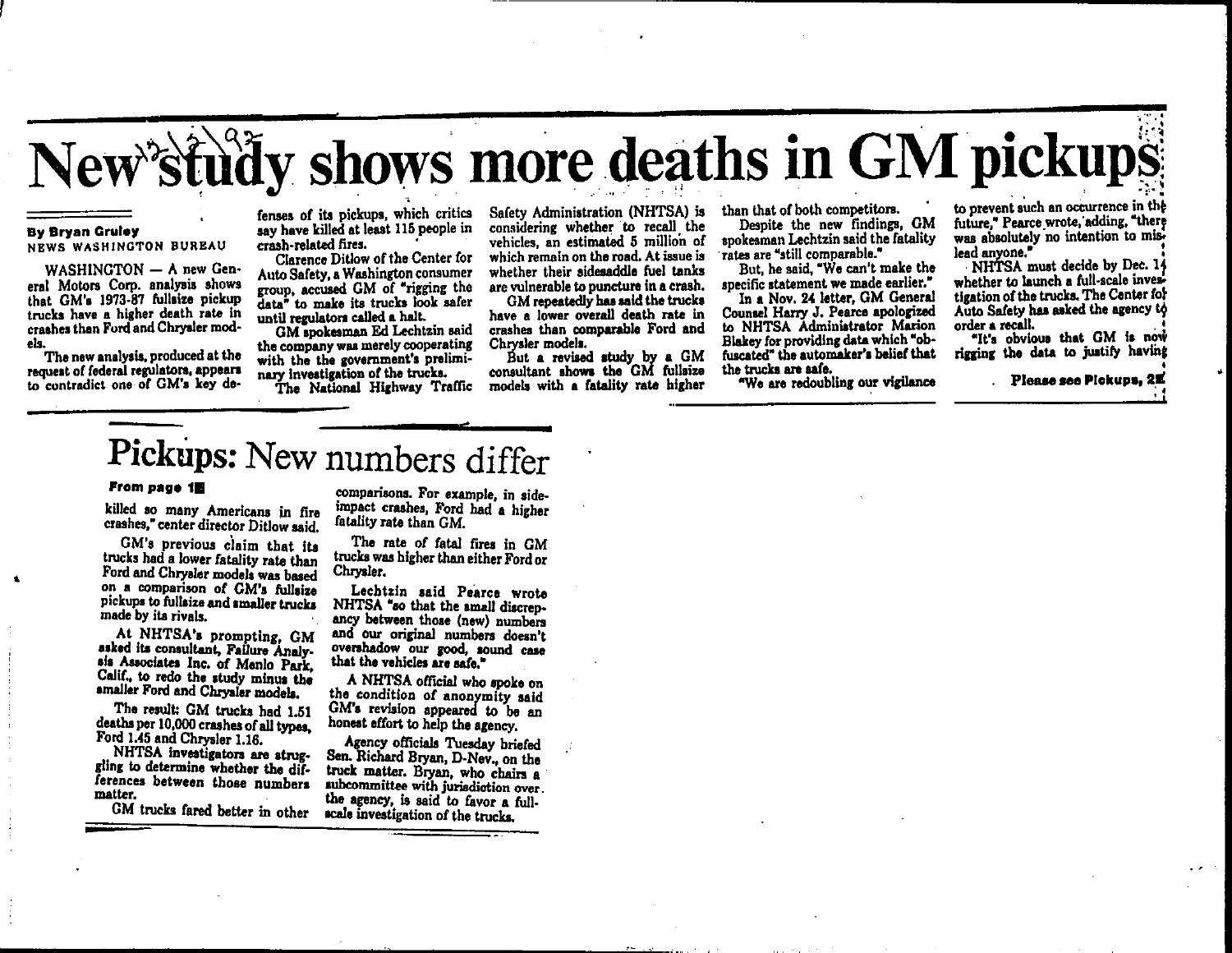#### GENERAL MOTORS CORPORATION

POST OFFICE BOX 33122 DETROIT, MICHIGAN 48232

**HARRY J. PEARCS** ECCOUTIVE VICE PRESIDENT AND GENERAL COUNSEL

**NEW CENTER ONE BUILDING** CALACTION OWAS TEN ICE TELEPHONE 313474-L40 **JACIDEEE JIMT4-000** 

November 24, 1992

The Honorable Marion C. Blakey Administrator National Highway Traffic Safety Administration 400 Seventh Street, S.W. Washington, DC 20590

Dear Administrator Blakey:

General Motors is committed to working with the agency in a forthright and constructive fashion to resolve the questions that have arisen about our 1973-1987 C/K pickup trucks. As you know, it is our strongly-held belief that we have sound legal and factual arguments against the suggestion that these vehicles contain a safety-related defect. Given that, I was quite dismayed to learn yesterday that some aspects of the statistical analysis prepared by Failure Analysis Associates at our request and presented to the agency last month -an analysis obviously submitted to the agency in an attempt to clarify our position -- may unfortunately have obfuscated it.

We are redoubling our vigilance to prevent such an occurrence in the future. You have my assurance that there was absolutely no intention to mislead anyone, and we trust that the additional information we are submitting to the agency will put this matter behind us.

Very truly yours,

Form Years

DP92-016-27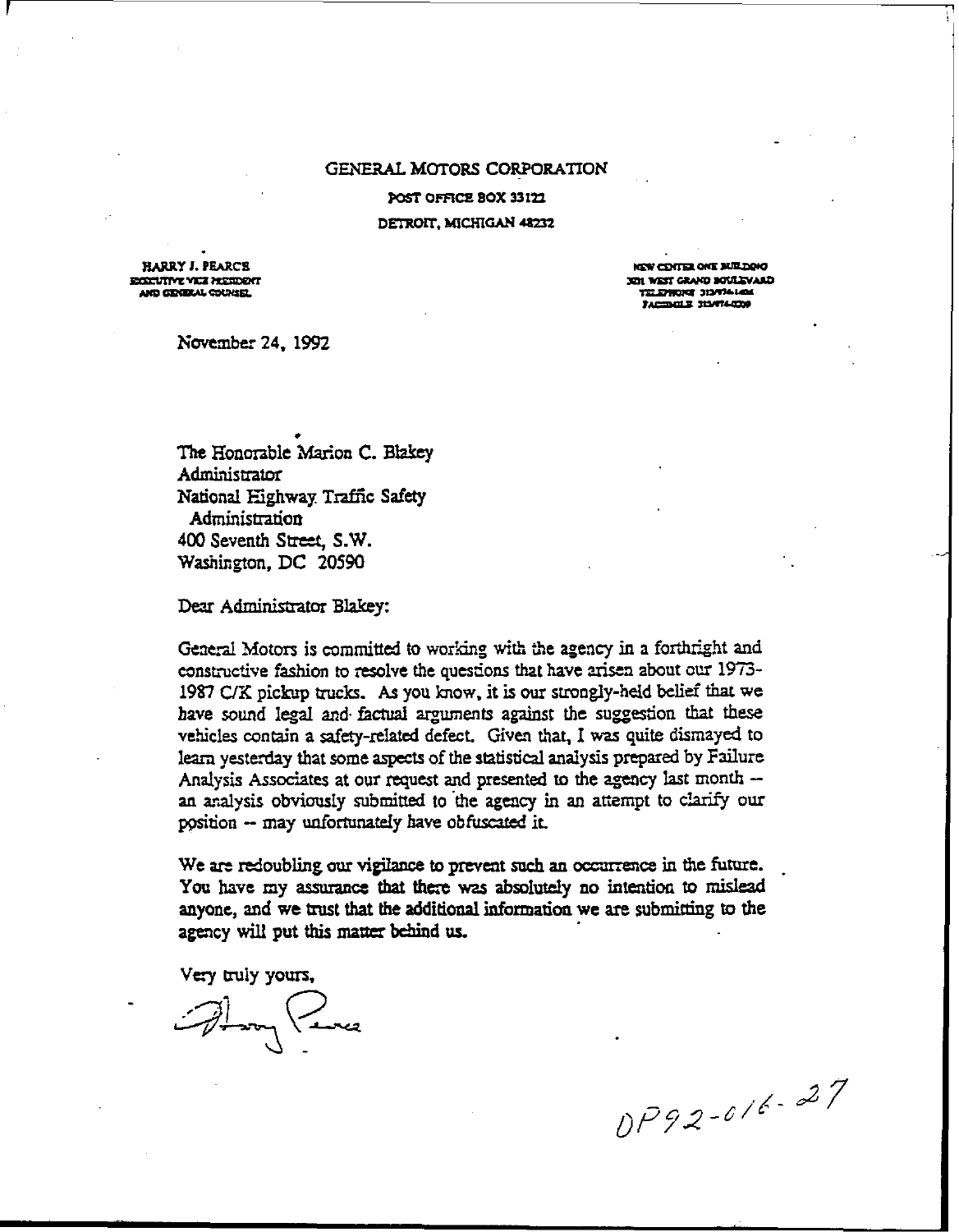

Falture Analysis Associates, Inc. . Engineering and Scientific Services 149 Commonwealth Dave, P.O. Box 3015 Menio Park, Catronia 94025 (415) 688-7100 Telex 704216 Fax (415) 328-2996

Dr. Roger L. McCarthy, P.E. Choiman and President

#### **YIA FAX**

*24* **Noycmbcr** *1992* 

**Mr. William Boehly, Associate Administrator for Enforcement U.S. Department of Transportation** The National Highway Traffic Safety Administration **400 Smntb Street, SW, Room <sup>5321</sup> Washington, DC** *20590* 

Re: **Failure Analysis** Aaodates, **Inc. repcrt** concernkg GM **C/K series** pickups. **Dear Bill:** .

This letter is a written summary of the information provided by Mr. Robert Lange of Failure Analysis Associates, Inc. (FaAA) concerning the various categories of accident dat;? analyzed in connectionwith **our** report concerning GM **C/Kseries** *trucks.* **I** also wish to reiterate the offer made by Mr. Lange that we would be most interested and willing to replicate **the various analyses** that the agency has performed **on** mailable accident data, *using* the agency selected definitions and **categories,** to **insure** that **there** is agreement **on** what the available accident **data** indicates. I **am** *Ctrtain* **that all involved**  would prefer to move beyond any questions related to data, and instead discuss relevance **and** intrrprctatiuu

It is *my* understanding **that** there **may have** existed *some* confuson **as** to whether **the analysis we** performed concerning other manufamea included *only* "full *size"* pickups or **"all"** pickups. We regret *any* **confusion that may have** existed. As *set* **forth** in **our two**  page **discussion** of **"Comparison** Vehicle **Sclectloq"** *our reporr* **mmpares GM** *C/K* pickup post collision fire rate "performance to the performance of all [emphasis added] other **light-duty vehicles on-rhe-road d subject IO the same** colIicion **Cmrironment as** are **the GM** *C/K* **pickup** trucks." Ip& **201 Further,** on the *same* page, **we cxpliatty de&** the **comparison sets** *to* **accomplish** *this* god **by** *stating:* 

"In *Surninary,* **post** *collision* &e rates **of GM** *C/K* **pickups were** compared **to the following vehicle sets:** 

- **o** Chrysler Pickups;
- **o** Ford Pickups;
- *0* **NsraaPickupq**

holk and the bookground with crock is a trademark of The Follure Group, Inc. Fallure Analysis Associates, Inc. is a member of The Fallure Greya, Inc., which has all

**HARD SACT** 

 $DP92-c16 - 28$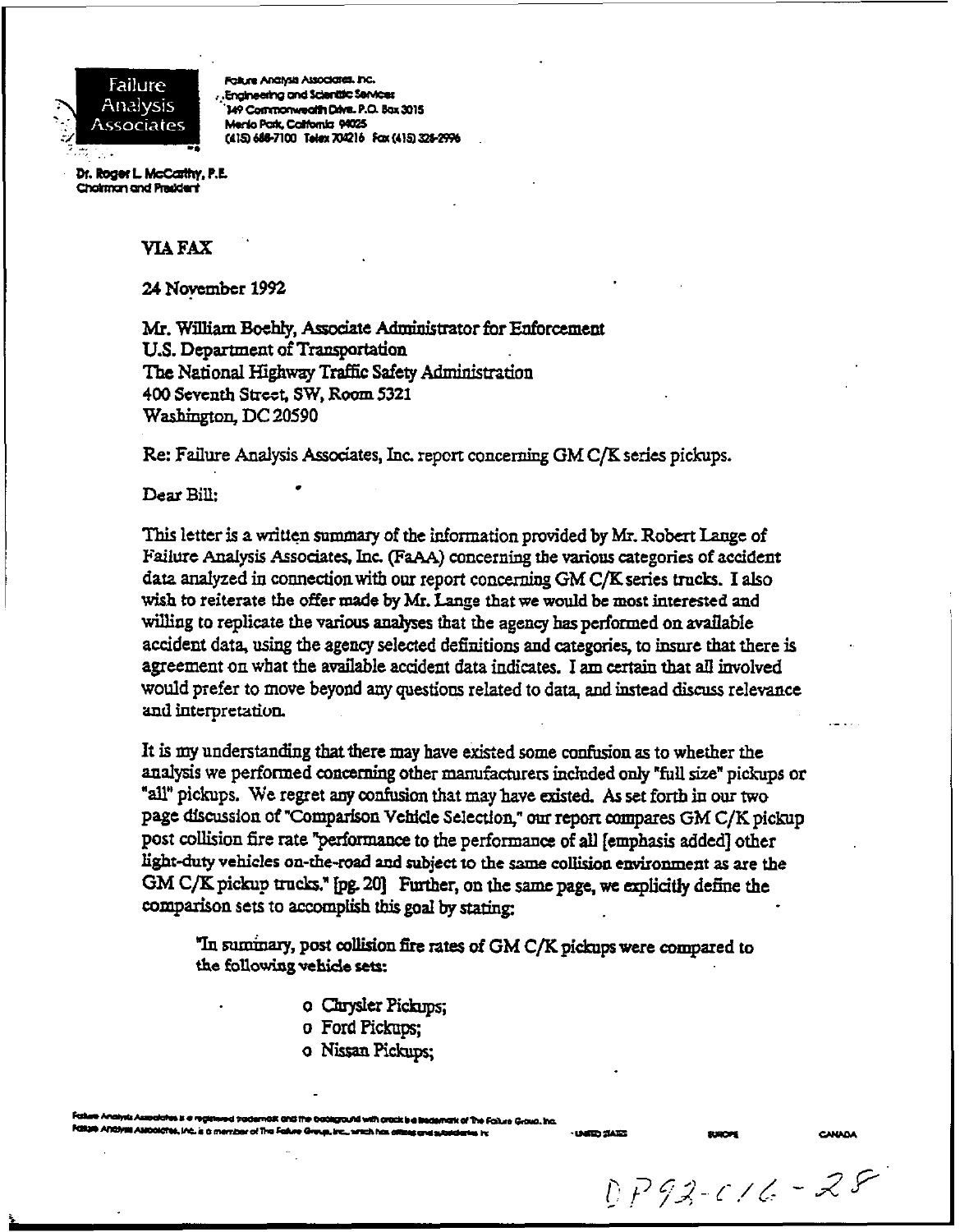- o Toyota Pickups:
- o Average Passenger Car:
- o 95 percentile Passenger Car." fog. 201

I am informed by Mr. Lange that you inquired in the recent meeting if we had refined the analysis done in the report down to a comparison of "full size" GM pickups to "full size" Ford Pickups. We have developed data on selected "full size" pickup models subsequent to our initial report, and all this information will be provided this week. This analysis was not performed for the original report for reasons stated in Section 3.3 of our report:

"Fundamentally, occupants of pickup trucks are entitled to the same level of overall safety (that is, the same level of relative rarity of collision-fire events) as are occupants of other light-duty motor vehicles: passenger cars, vans, utility vehicles, and special purpose vehicles. That is, a determination of an acceptable collision-fire rate must apply uniformly across all classes of vehicles likely to be used as passenger conveyances. NHTSA implicitly adopted this philosophy in defining the appropriate motor vehicle fuel system integrity requirement for various classes of vehicles when it promulgated FMVSS 301 to apply equally to passenger cars, light trucks, and utility vehicles." [pg. 19]

Apart from the fundamental considerations set forth above, as you are aware, there simply is not a uniformly agreed upon definition of a "full size" pickup, just as there is no uniform definition of a "full size" car. The National Highway Traffic Safety Administration has obtained directly from Ford and Chrysler definitions and/or a list of "full size" models. FaAA does not have this information. Therefore, any set of "full size" vehicles FaAA selects runs the risk of being inconsistent with the manufacturer's definitions, and potentially opens FaAA to criticism if we were to inadvertently omit a group of "full size" trucks from analysis of another manufacturer's production that significantly affected the results one way or the other. Subsequent to our report we have performed the previously mentioned analysis of selected "full size" competitor models. which we hope will be helpful.

While a comparison of fire rates amongst "full size trucks" of various manufacturers might be an interesting academic exercise it is not clear how that would relate to the question of whether the subject GM vehicles presented an "unreasonable" fire risk to their occupants, and thus contained a defect. Whatever the relative ranking of fire risk amongst the various full size trucks is, their rates all fall within the range of those for other vehicles. If we chose another accident mode, such as rollover, the rankings would certainly change. The FMVSS quite correctly do not set one standard for "full size" pickups, and another for different vehicle classes.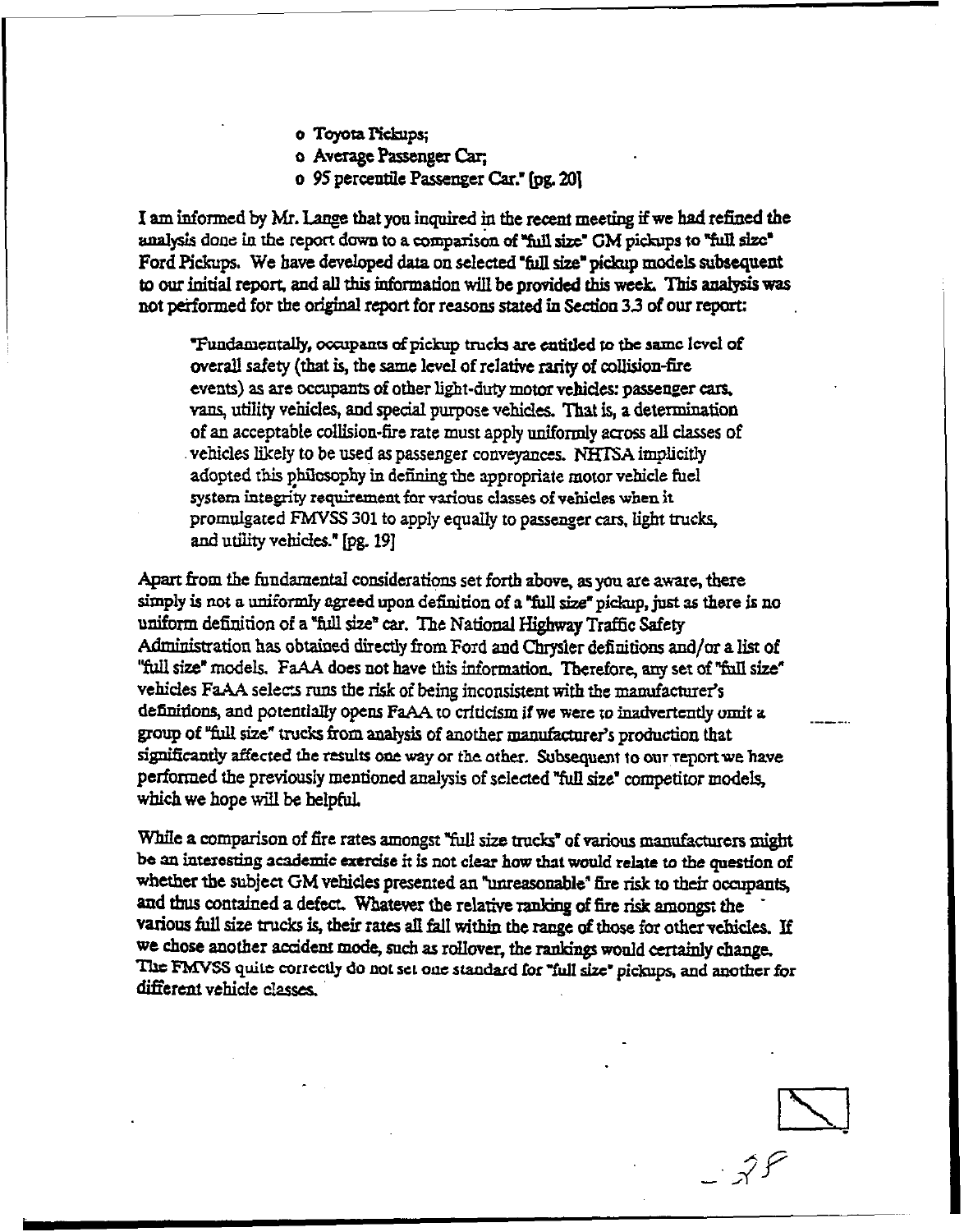I understand there was some discussion of the standard for "comparability" concerning accident rates at last Friday's meeting. FaAA is comfortable with the well reasoned standards of comparability that the NHTSA has established in past investigations, such as the petition relating to the  $CJ$  5/7, and has used the term in that manner.

I am looking forward to our further interaction.

Sincerely.

Roger L. McCarthy, P.E. Chief Executive Officer

cc: Robert C. Lange, Regional Vice President Edward Conner, Manager of Product Investigations

 $-25$  TOTAL P.84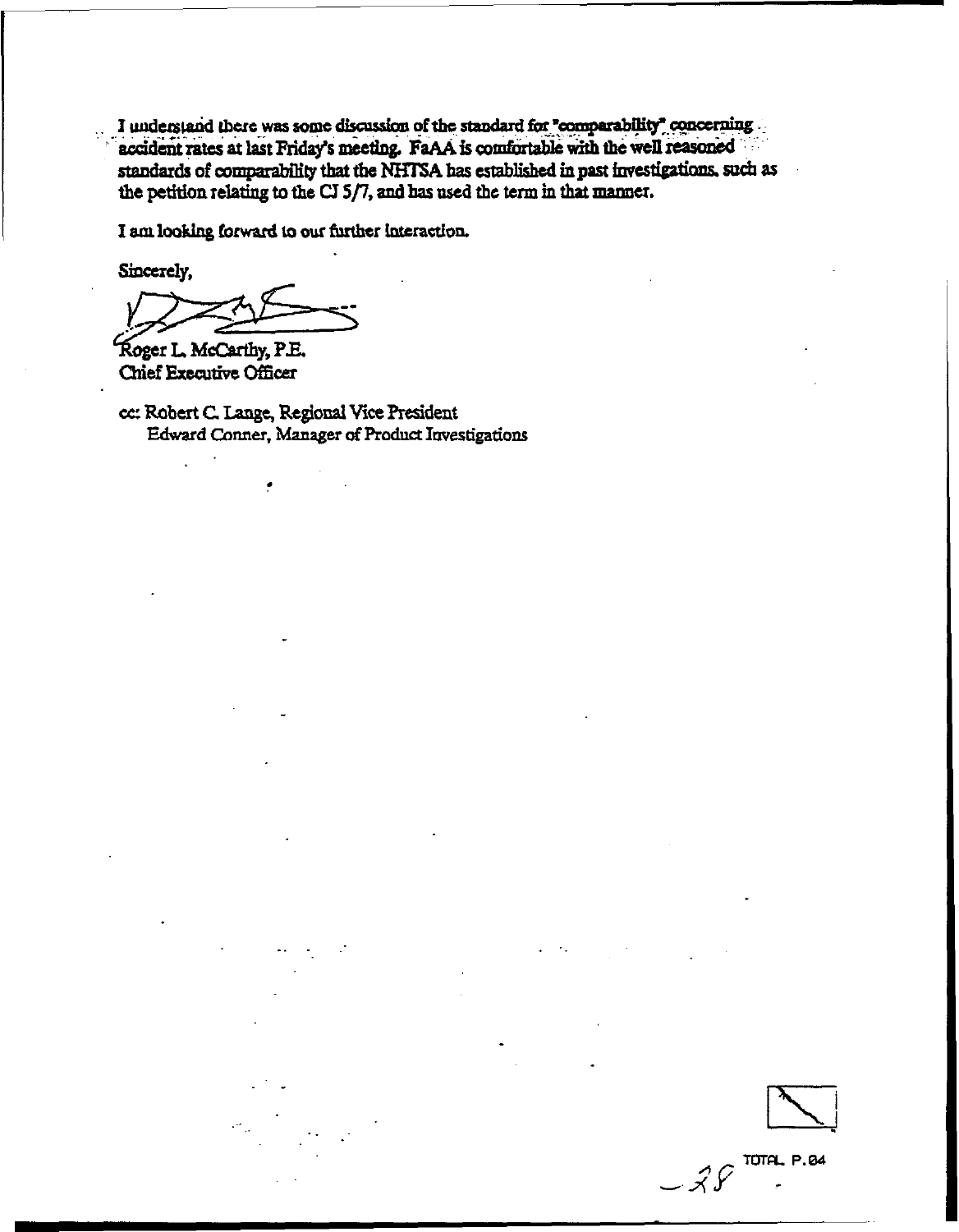### Failure Analysis Associates @ (415) 2064400 TELEX TAX (415)326-2072

Bagineering and ficientific fervious 149 Commonwealth Drive, P.O. Box 3015 Menio Park, California 94025

**VIA FAX** 

November 24, 1992

Mr. Terry M. Klein **DOT/NHTSA** 400 7th St. NW Washington D.C. 20590

RE: C/K Pickup Analysis - Differences between NHTSA and FaAA Analyses

Dear Mr. Klein:

I have reviewed the NHTSA programs which were given to me at the November 20, 1992 meeting. By comparing this code with the analysis performed by FaAA, I was able to Identify the following differences between the NHTSA and FaAA analyses. I have not yet had opportunity to replicate the NHTSA type analysis using FaAA's databases. There may be additional differences which I was unable to discern from the programs which were provided to me.

1. Restriction to Fatal Vehicles

FaAA used only fatal vehicles, that is vehicles in which an occupant of the vehicle was killed in the accident. NHTSA used all vehicles Involved in a fatal accident.

Restriction to Collision Vehicles

Only collision vehicles were included in the FaAA analysis. NHTGA apparently made no such restriction. The definition of a collision vehicle was included in the October 12, 1992 report, For your convenience, the definition of collision vehicle is as follows:

- FARS variable: Manner of Collision 1-6; or
- **FARS variable: Rollover 1 or 2: or**
- FARS variable: Initial Impact Point 1-15 (1975-81), 1-16 (1982- 1990); or
- FARS variable: Main impact Point 1-15 (1975-81), 1-16 (1982- 1990).
- 2. Method of Selection of Vehicles

DP92-016-50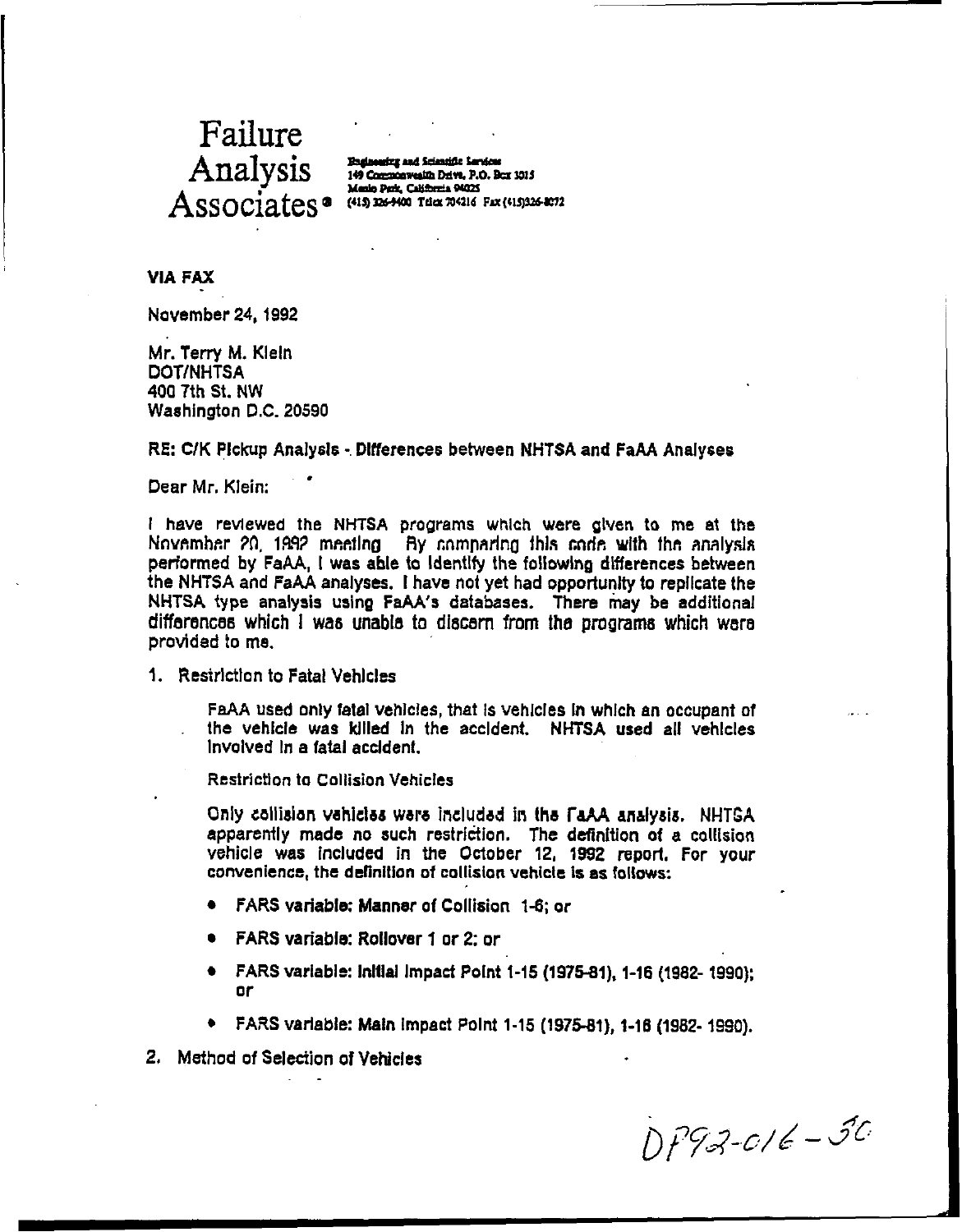Terry M. Klein Page 2 **November 24, 1922** 

> NHTSA used the FARS make code and the FARS model year and the FARS VINA model to make vehicle selections. FaAA's selection is based upon the VINA/VINDICATOR decoded VIN Information.

- VINA/VINDICATOR to select Vehicle Type = L (Light Truck):and
- VINA/VINDICATOR to select Body Style = (CP, CU, PC, PK, PM, PS, SP, CB, CH, CL, CS, FB, IC, ST, YY) - Pickup Truck:
- VINA/VINDICATOR identified Make
- VINA/VINDICATOR identified Model Year
- VINA/VINDICATOR identified VSER to identify GMC and Chevy C&K. VSER = (C10, C15, C20, CC2, C25, C30, C35, R10, R15, R20, R25, R30, R35, CR3, K10, K15, K20, K25, K30, K35, GM4, V10, V15, V20, V25, V30, V35, CV3, SIE); the 1988 and later model year with inside the frame rail tanks were eliminated by excluding GMC or CHEVY trucks with fifth position of the VIN either C or K.
- 3. Vehicles Used

NHTSA used only the F series Ford Pickups and the D&W series Dodge Pickups. FaAA used all Ford and All Chrysler pickups as identified by make and body type. Note that the VINA/VINDICATOR program did not 'idehtify Dodge 4' wheel drive vehicles prior to model year 1977. The corresponding POLK registration was eliminated from the analysis.

4. Model Year

NHTSA restricted analysis to model years 1973-1987. FaAA included model years 1973-1989 In the FARS analyses. Model years 1973-1991 were used in the state analysis. The C&K pickups with inside the frame rail gas tanks in model years 1988 and later were excluded. The GM R/V series which were produced 1988 and later were included.

5. Direction of impact

NHTSA apparently used only the FARS IMPACT1 to define impact. FaAA included information on rollover as well as direction of impact, and supplemented the Principal impact code with the initial impact code when the Principal Impact code was missing. The Impact categories used by FaAA are:

**Collision Subcategories:** 

\*Principal Impact precedes Initial Impact

1). Rollover: Single Veh Acc and First Harmful Event = 01;  $or$ 

Rollover =  $1, 2(78+)$ ; or Most Harmful Event = 01.

- 2). Left  $\therefore$  08-10 clock points
- 3).  $Right : 02-04$  clock points
- 4). Rear : 05-07 clock points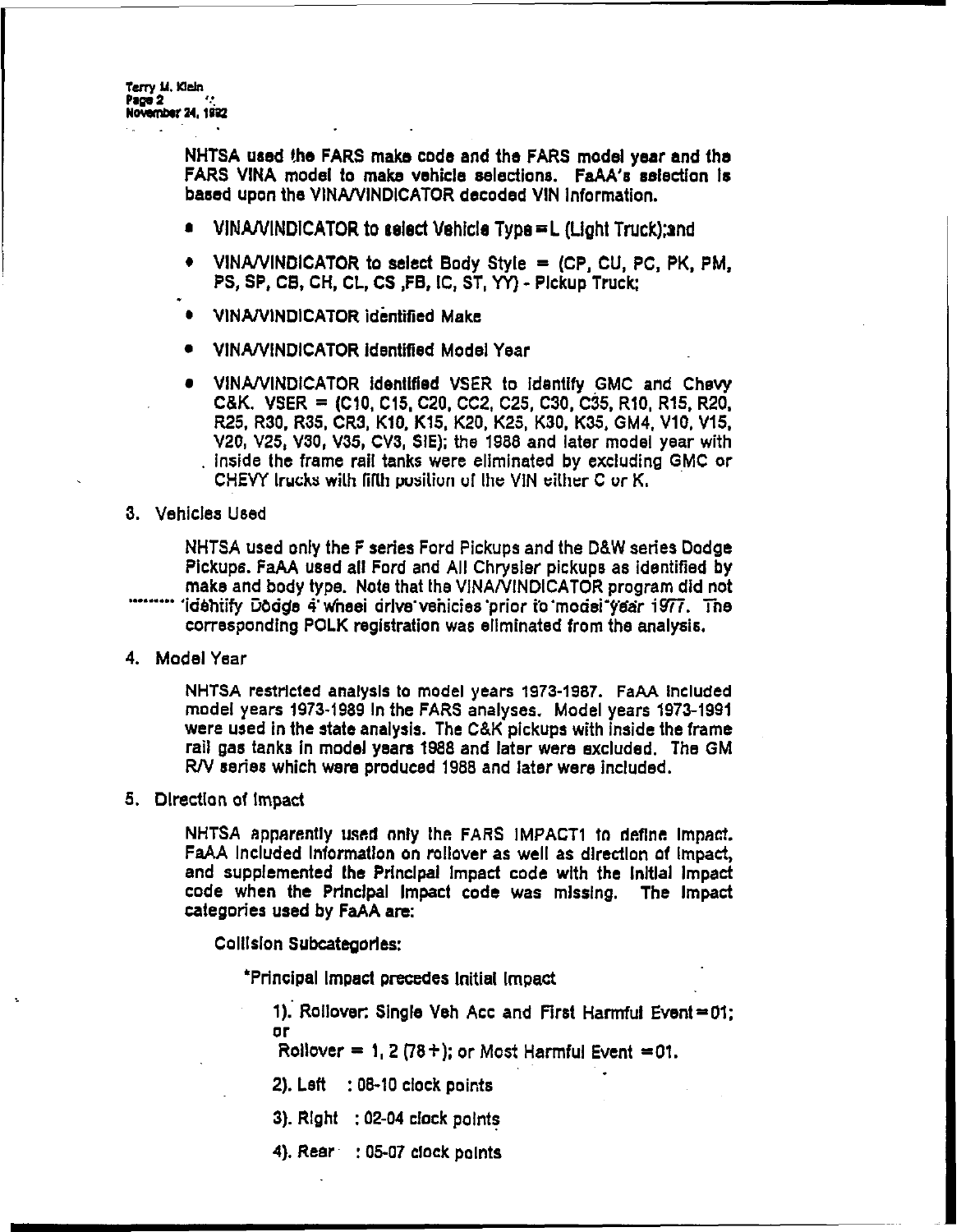Terry M. Kieln Page 3<br>November 24, 1992

> e in the seasonaire  $\mathcal{F} \in \mathbb{R}^{n \times n}$ Side Includes Right and Left.

**6.** Definition of post collision fire.

**NHTSA apparently used all fire explosions. FaAA eliminated First Harmful Event fires.** 

**Please feel free to** tell **me to dlscuss.** I wlll **be out** of **the office on Wednesday, November 25,1992. You may reach me at (510) 524-1820.** 

**Sincerely,** 

**Rase M. Ray, PkD. Managlng Sclentlst** 

**CC: Edward Conner, OM Manager of Produd Investigation CC: Robert Lange, FaAA Regional** Vice **President**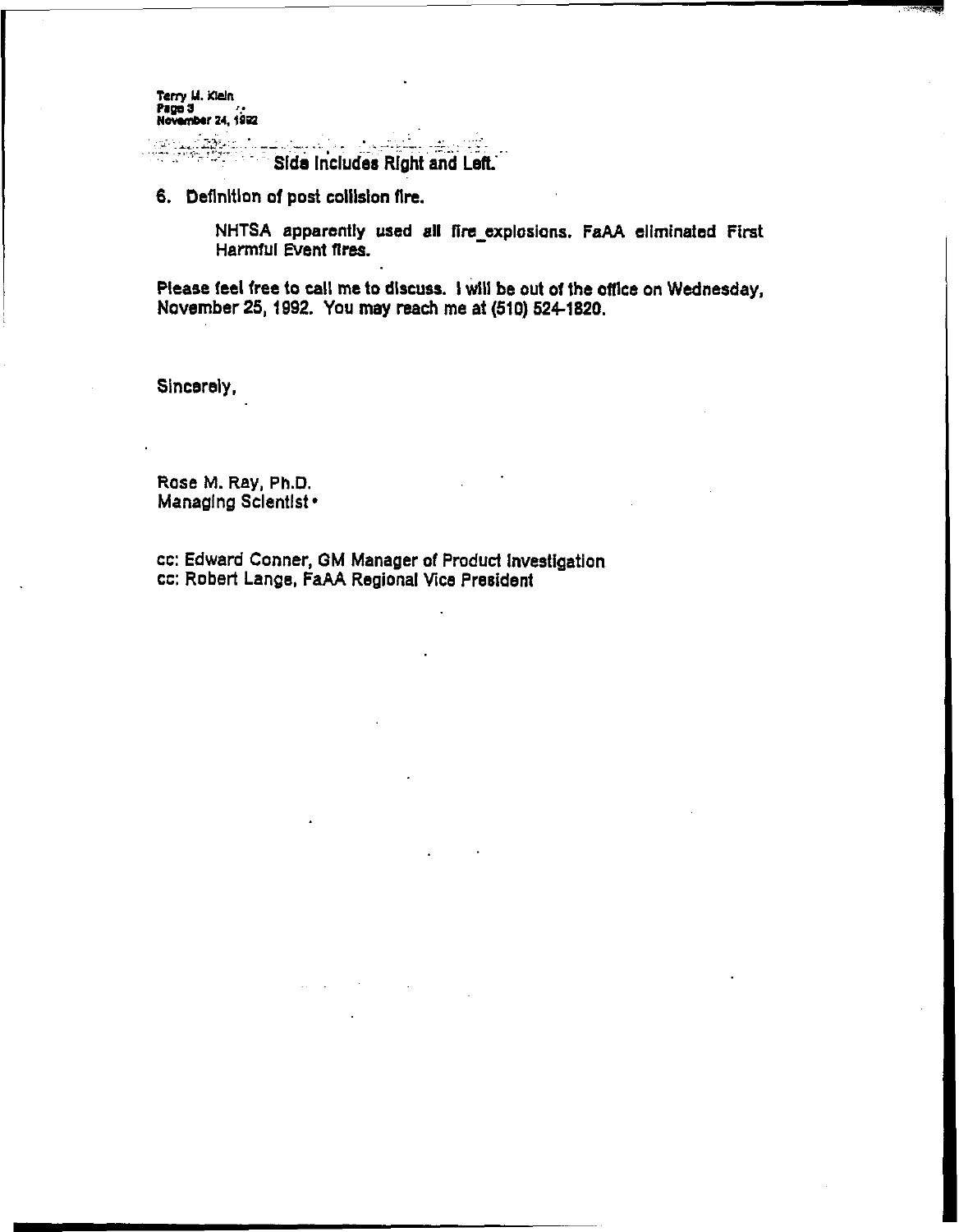RECEIVED

Carrent Product Engineering **teneral Motors Corporation** 

 $449106$ 

OFFICE **DEFECTS INVESTIGATION** 

 $9219727$   $1312:30$ 

**November 25, 1992** 

. ..

**GM-425A** 

*Mr.* **Charles L. Gauthier, Director Office of Defects Investigation Enforcement National Highway Traffic Safety Administration 400 Seventh Street, S.W. Washington, D.C. 20590** 

**Dear Mr. Gauthier:** 

**NEF-12lj** *ry*  **DP92-016** 

This completes our response to your letters of November 10, 1992 and **November 23, 1992 requesting clarification of our October 9, 1992 response concerning the fuel storage system of certain General Motors C/K pickup trucks. General Motors requested Failure Analysis Associates to assist in responding to Questions 1 through 4 of your November 23, 1992 request. The responses to your numbered requests are detailed below.** 

- **1. The following relate to the trucks used as "comparison" vehicles** *by*  **FaAA for establishing the relative "crashworthiness" of the subject** *C/K*  **pickups:** 
	- **a. Was the Ford Ranger (a mid-size pickup) included in "Ford pickup"? If so, please fully explain why.**

Response: Ford Ranger pickup trucks were included in the **designation "Ford pickup" as indicated in the FaAA report.** 

**Non-GM, small and medium-duty pickup trucks were included in FaAA's analysis along with all other light-duty vehicles. Such vehicles were included in FaAA's study based upon the rationale in Section 3.3 "Comparison Vehicle Selection" of**  FaAA's report (p. 19). FaAA stated:

**"Fundamentally, occupants of pickup trucks are entitled to the same level of overall safety (that is, the same level of relative rarity of collision-fire events) as are occupants of other light-duty motor vehicles: passenger cars, vans, utility vehicles, and special purpose vehicles. That is, a determination of an acceptable collision-fire rate must apply uniformly across all classes of vehicles likely to be used as passenger conveyances. NHTSA implicitly adopted this philosophy in defining the appropriate motor vehicle fuel system integrity requirement for various classes of vehicles when it promulgated FMVSS 301 to apply equally to Passenger**  cars, light trucks, and utility vehicles.

**30200 Hound Road/=-EA Uarren. MI 48090-9010** 

DP92-016-33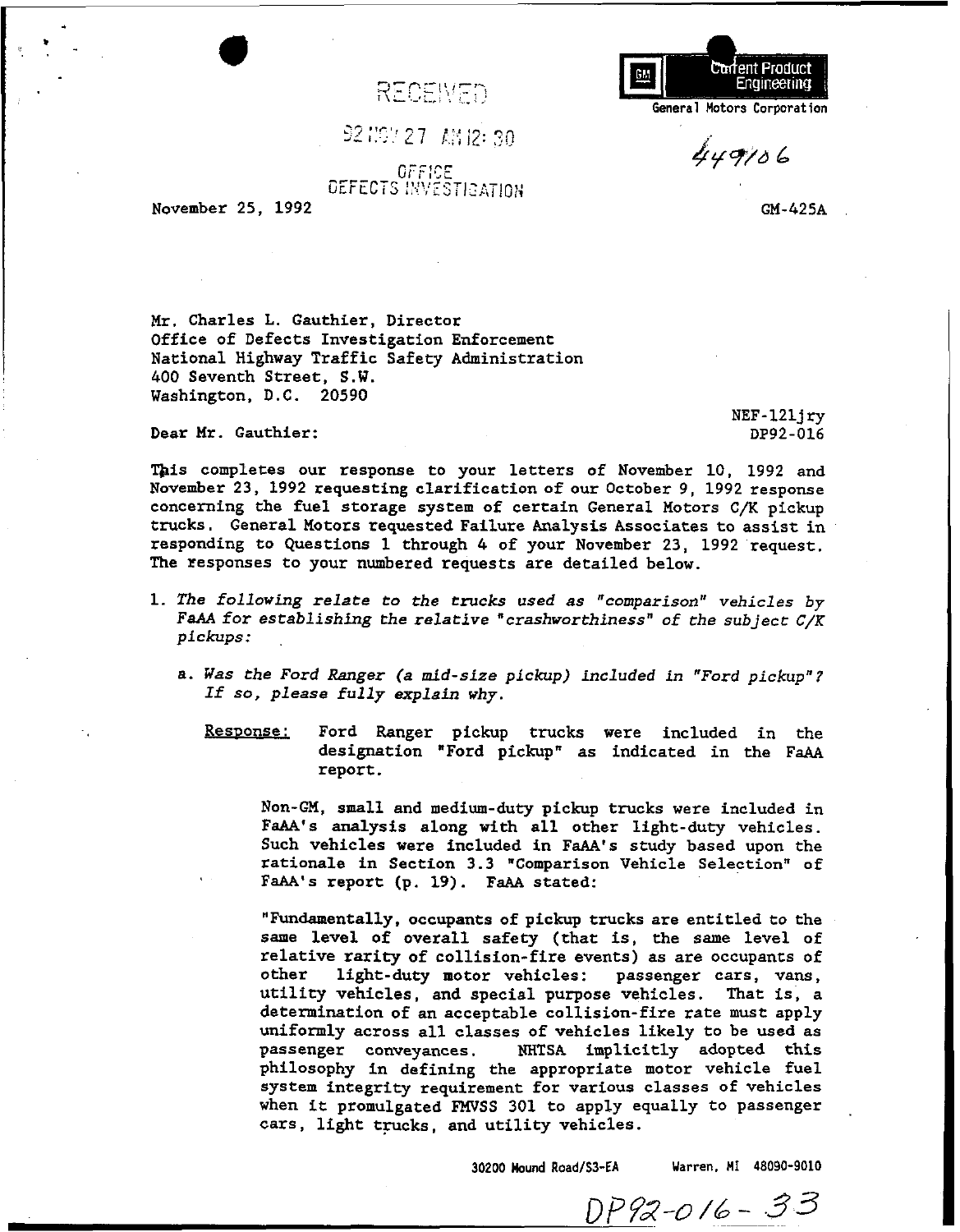Letter to **Mr.** C. L. Gauthier November 25, 1992 Page **2** 

> In this study, the postcollision fire rates of the GM C/K type pickup trucks were compared to the postcollision fire rates of comparison vehicles. The comparison included pickup trucks produced by all major manufacturers (Chrysler, Ford, Nissan, and Toyota) and passenger cars..."

- b. Was the Chevy *S10* and/or GMC *S15* pickup *la* mid-size pickup) included *fn "C* and K pickup"? If not, please fully explain why not.
	- Response: No. Chevrolet S10 and GMC S15 pickup trucks were not included in the accident data tabulated for GM C and K pickup trucks, or calculations relating to GM **C** and K pickup trucks because the Center for Auto Safety's Petition and the National Highway Traffic Safety Administration's (NHTSA) investigation relate solely to the C/K pickup trucks with outside the frame rail fuel tanks. This tank location was not used on the Chevrolet **S10** or **GHC** S15.
- C. *Was* the Dodge *050* (a mini-pickup produced by Mitsubishi) included in "Chrysler pickup?" If so, please fully explain why.
	- Response: Yes. Dodge D50 pickup trucks were included in the designation "Chrysler pickup" as reported in **FaAA's**  report.

Non-GM, small and medium-duty pickup trucks were included in FaAA's analysis along with all other light-duty vehicles. Such vehicles were included in FaAA's study based upon the rationale in Section **3.3** "Comparison Vehicle Selection" of **FaAA's** report (p. 19); the relevant portion of which is quoted in the response to question 1.a above and is incorporated by reference herein.

- **d.** Was the Chevy *Lw* pickup (a mini-pickup produced by Isuzu) included in "C/K pickup?" If not, please fully explain why not.
	- Response: No. Chevrolet LUV pickup trucks were not included in the accident data tabulated for GM C and K pickup trucks since the LUV truck never utilized outside the frame rail fuel tanks.
- 2. **Was** an analysis of the relative crashvorthiness of the *GM C/K* series versus Ford F-100, F-150, F-250 and F-350 series conducted while preparing the *FaAA* report, "Analysis of Light-Duty Motor Vehicle Collision Fire Rates?" If not, why not and if so, please provide a copy as we discussed.

- 33

يسارف موراة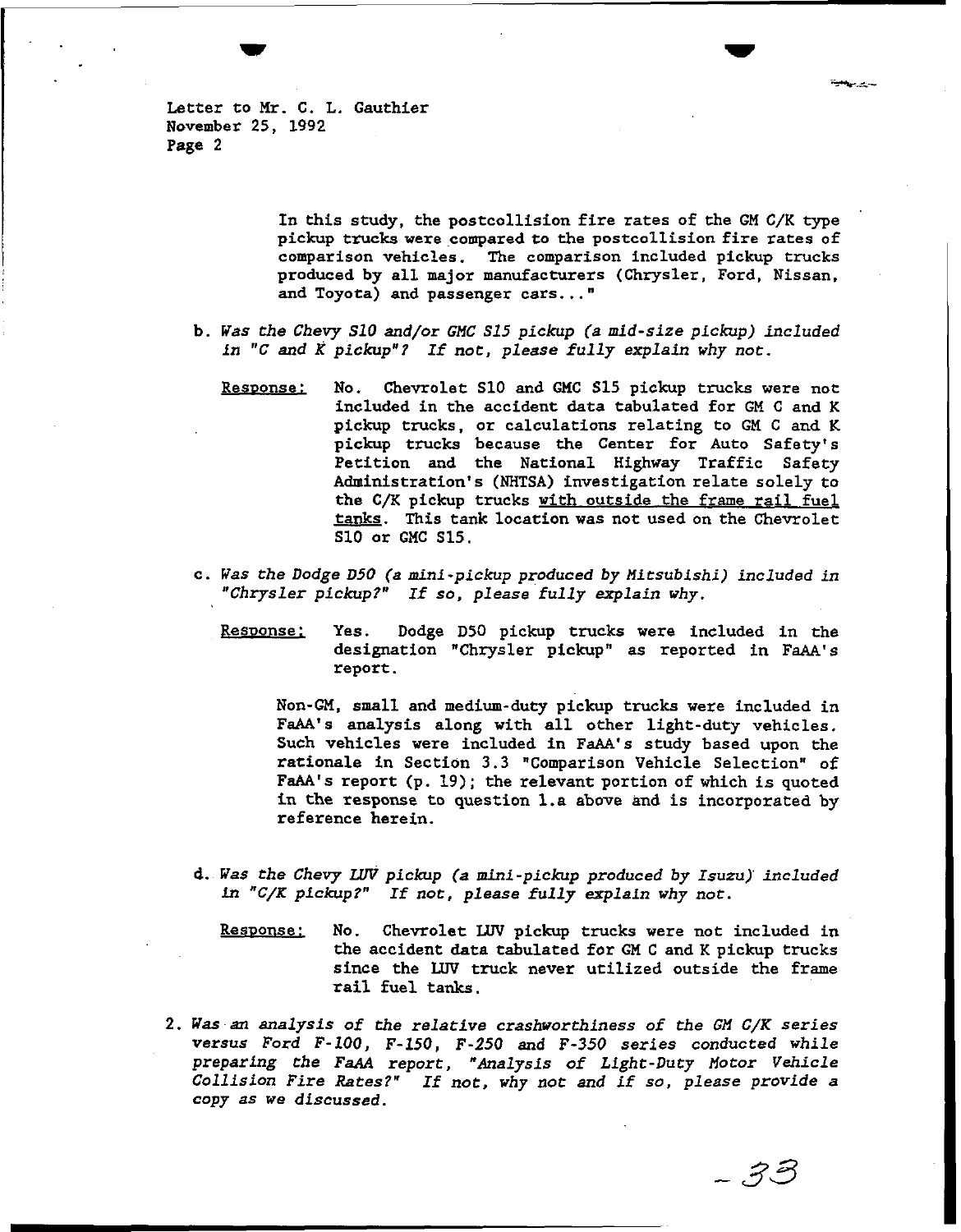**Letter to Mr. C. L. Gauthier November 25, 1992 Page 3** 

**Resoonse** ; **A complete set of corresponding data on Ford F-series pickup trucks was not developed while preparing the FaAA report for the reasons set forth in Section 3.3**  "Comparison Vehicle Selection". **report was filed, selected data from FARS has been separately broken out for Ford F-series pickup trucks. That data is tabulated in Table 1 attached hereto.** 

**Subsequent to our meeting on Friday, November 20, 1992, GM has asked FaAA to complete a comparison of GH C and K series trucks, Ford F-series trucks, and Dodge D and W series trucks. This analysis was completed and the results of FaAA's analysis are attached in tabular form hereto as Table 2** - **FARS All Collisions, Table 3** - **FARS Side Collisions, Table** *4* - **All Collisions Six States Combined, and Side Collisions Only Six States Combined.** 

**Small numerical differences might occur between rate data reported for C/K pickup trucks in Tables 2 through** *4* **attached hereto and the corresponding data included in Tables 4.2.1 through** *4.4.2* **from FaAA's report, because the model year restriction varies somewhat among the tables.** 

- **3. State, by model and model year, those Nissan and Toyota trucks** *not* **used as "comparison vehicles" in the** *FaAA* **analysis provided with your response. For each vehicle identified, please fully explain why it was not included.** 
	- **Resoonse** : **All Toyota and Nissan pickup trucks were included in the**  grouping of comparisons vehicles in FaAA's report. **Table 5 attached hereto lists all of the Nissan trucks utilized in FaAA's comparison, and Table 6 attached hereto is a listing of all of the Toyota trucks utilized**  in FaAA's comparison.
- **4. Provide a listing (similar to the** *one* **enclosed with this letter), by trucks included in FaAA's analysis. make, model, and model year, of** 
	- **Tables 5 and 6 list the Nissan and Toyota trucks used in**  FaAA's report. Tables of the other manufacturer's make, model and model year trucks used in FaAA's report were **to have been FAXed to the NHTSA from GM's Washington, D.C. office on Friday, November 20, 1992; a duplicate of this communication will be forwarded to Mr. Terry Kline by the end of the day Wednesday, November 25, 1992. Table 7 lists** *the* **requested information for Dodge pickup trucks used in Fa's just completed restricted analysis (ref. Tables 2 through** *4* **attached hereto), and Table 8 lists corresponding information for the Ford trucks used in FaAA's restricted analysis. Pesoonse** :

ー33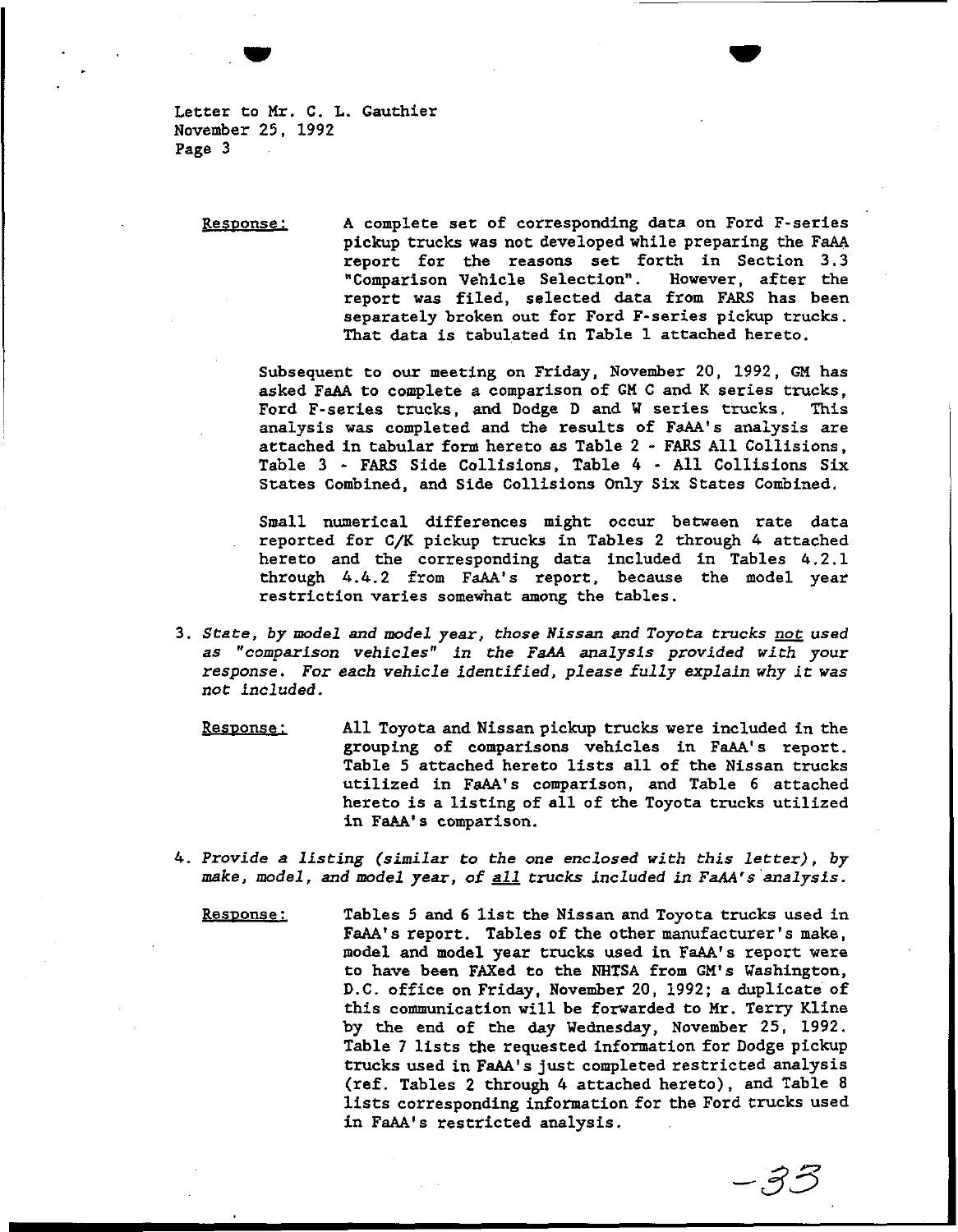**Letter to** *Mr.* **C. L. Gauthier November 25, 1992 Page** *4* 

**Please contact me if you require further information about this response or any of the attached material.** 

**Very truly yours,** 

- 33

**E. E. Comer Manager Product Investigations** 

**Attach.**